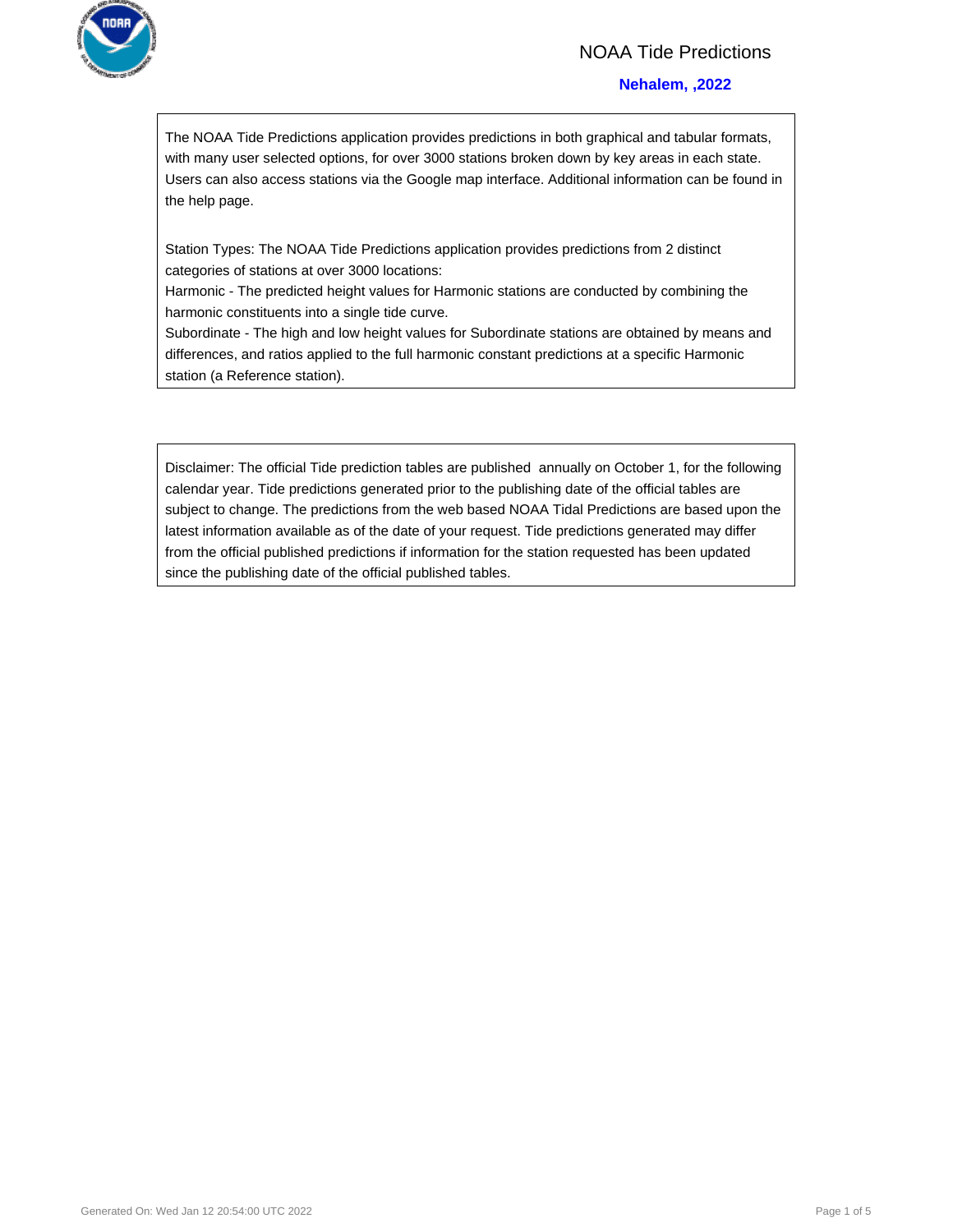

#### **NOAA Tide Predictions**

## **Nehalem, ,2022 ( 45 42.6N / 123 53.4W ) Times and Heights of High and Low Waters**

| January                                                                                                  |                                                                                                               |                                                                                                 |                                     | February                                                                                          |                                                                                                    | <b>March</b>                          |                                                                                |                                                  |  |  |  |
|----------------------------------------------------------------------------------------------------------|---------------------------------------------------------------------------------------------------------------|-------------------------------------------------------------------------------------------------|-------------------------------------|---------------------------------------------------------------------------------------------------|----------------------------------------------------------------------------------------------------|---------------------------------------|--------------------------------------------------------------------------------|--------------------------------------------------|--|--|--|
| Time<br>Height                                                                                           | Height<br>Time                                                                                                | Time                                                                                            | Height                              | Time<br>Height                                                                                    | Time                                                                                               | Height                                | Time                                                                           | Height                                           |  |  |  |
| h m<br>ft<br>сm<br>79<br>05:18 AM 2.6<br>271<br>10:43 AM 8.9<br>Sa 06:41 PM -1.3<br>-40                  | h m<br>ft<br>cm<br>16 12:51 AM 5.8<br>177<br>2.9<br>06:03 AM<br>88<br>232<br>Su 11:14 AM 7.6<br>07:11 PM -0.3 | h m<br>1<br>01:19 AM 6.7<br>07:04 AM 2.1<br>Tu 12:20 PM 8.7<br>-9<br>08:00 PM -1.1<br>$\bullet$ | ft<br>cm<br>204<br>64<br>265<br>-34 | ft<br>h m<br>16 01:18 AM 6.1<br>186<br>07:07 AM 2.2<br>229<br>W 12:18 PM 7.5<br>$O$ 07:51 PM -0.3 | h m<br>cm<br>1<br>12:12 AM 6.4<br>67<br>06:09 AM 1.9<br>Tu 11:26 AM 8.0<br>-9<br>06:57 PM -0.8     | ft<br>cm<br>195<br>58<br>244<br>$-24$ | h m<br>16 01:05 AM<br>07:10 AM<br>W 12:22 PM 6.9<br>07:43 PM -0.1              | ft<br>cm<br>183<br>6.0<br>55<br>1.8<br>210<br>-3 |  |  |  |
| 12:49 AM 6.4<br>195<br>76<br>06:14 AM 2.5<br>Su 11:34 AM 9.1<br>277<br>$\bullet$ 07:29 PM -1.5<br>$-46$  | 1701:23 AM 5.9<br>180<br>06:43 AM<br>-2.8<br>85<br>235<br>M 11:52 AM 7.7<br>$O$ 07:45 PM -0.4<br>$-12$        | 2<br>01:58 AM 6.9<br>07:56 AM 1.9<br>01:11 PM 8.4<br>W<br>08:42 PM -0.9                         | 210<br>58<br>256<br>$-27$           | 1701:45 AM 6.4<br>195<br>1.9<br>07:46 AM<br>Th 12:57 PM 7.4<br>08:21 PM -0.3                      | 12:49 AM 6.7<br>06:59 AM 1.4<br>58<br>12:16 PM 7.9<br>W<br>226<br>07:36 PM -0.6<br>-9<br>$\bullet$ | 204<br>43<br>241<br>$-18$             | 1701:30 AM 6.3<br>07:49 AM 1.4<br>Th 01:05 PM 7.0<br>08:14 PM -0.1             | 192<br>43<br>213<br>-3                           |  |  |  |
| 01:38 AM 6.6<br>З<br>201<br>76<br>07:09 AM 2.5<br>M 12:25 PM 9.0<br>274<br>08:17 PM -1.4<br>-43          | 1801:55 AM 6.0<br>183<br>07:21 AM 2.7<br>Tu 12:29 PM 7.7<br>235<br>08:19 PM -0.4<br>$-12$                     | 3<br>02:37 AM 7.0<br>82<br>08:48 AM 1.7<br>Th 02:00 PM 7.8<br>09:21 PM -0.5                     | 213<br>52<br>238<br>$-15$           | 1802:12 AM 6.6<br>201<br>08:26 AM<br>1.7<br>01:38 PM 7.2<br>219<br>F<br>08:51 PM 0.0              | 3<br>01:23 AM 7.0<br>52<br>07:46 AM 1.1<br>Th 01:04 PM 7.6<br>$\Omega$<br>08:13 PM -0.3            | 213<br>34<br>232<br>-9                | 1801:56 AM 6.7<br>08:28 AM 0.9<br>01:48 PM 6.9<br>08:45 PM 0.1<br>$\circ$      | 204<br>27<br>210<br>3                            |  |  |  |
| 02:25 AM 6.7<br>204<br>4<br>08:04 AM 2.4<br>73<br>Tu 01:17 PM 8.7<br>265<br>09:04 PM -1.3<br>-40         | 19 02:26 AM 6.1<br>186<br>08:00 AM 2.6<br>79<br>W 01:06 PM 7.6<br>232<br>08:51 PM<br>$-0.4$<br>$-12$          | 03:15 AM 7.1<br>4<br>09:40 AM 1.5<br>F<br>02:50 PM 7.1<br>09:59 PM 0.1                          | 216<br>46<br>216<br>3               | 1902:40 AM 6.8<br>207<br>09:09 AM<br>1.4<br>Sa 02:22 PM 6.8<br>207<br>09:23 PM 0.3                | 01:56 AM 7.2<br>4<br>43<br>08:32 AM 0.8<br>F<br>01:51 PM 7.1<br>08:47 PM 0.1<br>9                  | 219<br>24<br>216<br>3                 | 1902:23 AM 7.0<br>09:08 AM 0.5<br>Sa 02:33 PM 6.8<br>09:17 PM 0.4              | 213<br>15<br>207<br>12                           |  |  |  |
| 207<br>5<br>03:11 AM 6.8<br>09:00 AM 2.3<br>-70<br>W 02:09 PM 8.2<br>250<br>09:50 PM -0.9<br>$-27$       | $2002:58$ AM 6.2<br>189<br>08:41 AM 2.5<br>76<br>Th 01:45 PM 7.3<br>223<br>09:24 PM -0.2                      | 5<br>03:53 AM 7.2<br>10:34 AM 1.4<br>Sa 03:42 PM 6.4<br>-6<br>10:36 PM 0.7                      | 219<br>43<br>195<br>21              | 2003:10 AM 7.1<br>09:56 AM<br>1.2<br>Su 03:11 PM 6.3<br>192<br>09:56 PM 0.8                       | 02:28 AM 7.2<br>216<br>5<br>37<br>09:17 AM 0.7<br>Sa 02:38 PM 6.6<br>24<br>09:21 PM 0.7            | 219<br>21<br>201<br>21                | 2002:52 AM 7.3<br>09:51 AM 0.2<br>Su 03:21 PM 6.5<br>09:50 PM 0.9              | 223<br>6<br>198<br>27                            |  |  |  |
| 03:57 AM 6.9<br>6<br>210<br>09:59 AM 2.2<br>67<br>Th 03:02 PM 7.5<br>229<br>10:35 PM -0.4<br>$-12$       | 21 03:29 AM 6.4<br>195<br>09:26 AM 2.4<br>73<br>F<br>02:26 PM 7.0<br>213<br>09:56 PM 0.0                      | 04:30 AM 7.1<br>6<br>11:31 AM 1.4<br>Su 04:41 PM 5.6<br>11:13 PM 1.3<br>0                       | 216<br>43<br>171<br>40              | 21 03:42 AM 7.2<br>219<br>10:48 AM 0.9<br>M 04:08 PM 5.8<br>177<br>10:31 PM<br>1.4                | 03:00 AM 7.2<br>6<br>27<br>10:02 AM 0.6<br>Su 03:28 PM 6.0<br>09:54 PM 1.2<br>43                   | 219<br>-18<br>183<br>37               | 21 03:23 AM 7.5<br>10:37 AM 0.0<br>M 04:13 PM 6.0<br>10:26 PM 1.3              | 229<br>0<br>183<br>40                            |  |  |  |
| 04:43 AM 6.9<br>7<br>210<br>11:03 AM 2.1<br>64<br>F<br>04:00 PM 6.6<br>201<br>11:19 PM 0.2<br>6          | 22 04:01 AM 6.6<br>201<br>10:16 AM 2.2<br>67<br>Sa 03:13 PM 6.5<br>198<br>10:30 PM 0.4                        | 05:09 AM 7.0<br>7<br>12:34 PM 1.3<br>M 05:52 PM 5.0<br>12<br>11:53 PM 2.0                       | 213<br>40<br>152<br>61              | 2204:19 AM 7.4<br>226<br>11:48 AM 0.8<br>Tu 05:18 PM 5.2<br>158<br>11:13 PM 1.9                   | 03:31 AM 7.0<br>24<br>10:50 AM 0.7<br>M 04:22 PM 5.4<br>58<br>10:28 PM 1.8                         | 213<br>21<br>165<br>55                | 22 03:58 AM 7.5<br>11:29 AM -0.1<br>Tu 05:14 PM 5.6<br>11:07 PM 1.8            | 229<br>$-3$<br>171<br>55                         |  |  |  |
| 05:29 AM 7.0<br>8<br>213<br>12:12 PM 1.9<br>58<br>Sa 05:05 PM 5.8<br>177                                 | 23 04:35 AM 6.8<br>207<br>58<br>11:12 AM<br>1.9<br>Su 04:09 PM 5.9<br>180<br>11:07 PM 0.9<br>27               | 8<br>05:51 AM 6.9<br>01:42 PM 1.2<br>Tu 07:21 PM 4.6<br>$\bullet$                               | 210<br>37<br>140                    | 2305:04 AM 7.4<br>12:57 PM 0.6<br>W 06:47 PM 4.9<br>149<br>0                                      | 226<br>18<br>04:05 AM 6.8<br>18<br>11:42 AM 0.8<br>Tu 05:27 PM 4.9<br>11:04 PM 2.3                 | 207<br>24<br>149<br>70                | $2304:39$ AM $7.5$<br>12:27 PM -0.1<br>W 06:26 PM 5.2<br>11:55 PM 2.3          | 229<br>-3<br>158<br>70                           |  |  |  |
| 12:04 AM 0.8<br>9<br>24<br>213<br>06:14 AM 7.0<br>Su 01:24 PM 1.7<br>52<br>$\bullet$ 06:21 PM 5.1<br>155 | 24 05:11 AM 7.0<br>213<br>12:17 PM<br>1.6<br>M 05:18 PM 5.3<br>162<br>11:48 PM 1.4                            | 9<br>12:40 AM 2.5<br>49<br>06:38 AM 6.8<br>W 02:51 PM 1.0<br>43<br>09:03 PM 4.7                 | 76<br>207<br>30<br>143              | 24 12:07 AM 2.4<br>05:59 AM 7.4<br>Th 02:13 PM 0.3<br>08:26 PM 4.9<br>149                         | 04:43 AM 6.5<br>19<br>73<br>12:43 PM 0.9<br>226<br>W 06:52 PM 4.6<br>9<br>11:51 PM 2.7             | 198<br>27<br>140<br>82                | 24 05:30 AM 7.2<br>01:36 PM -0.1<br>Th 07:53 PM 5.0                            | 219<br>-3<br>152                                 |  |  |  |
| 10 12:50 AM 1.5<br>46<br>216<br>06:59 AM 7.1<br>M 02:35 PM 1.4<br>43<br>146<br>07:50 PM 4.8              | $2505:52$ AM 7.3<br>223<br>37<br>01:27 PM 1.2<br>Tu 06:45 PM 4.9<br>149<br>$\mathbf o$                        | <b>10</b> 01:43 AM 2.9<br>07:32 AM 6.7<br>Th 03:55 PM 0.8<br>10:23 PM 4.9                       | 88<br>204<br>24<br>149              | 25 01:21 AM 2.8<br>07:06 AM 7.4<br>226<br>F<br>03:26 PM 0.0<br>09:49 PM 5.2<br>158                | 1005:31 AM 6.3<br>85<br>01:54 PM 0.9<br>Th 08:33 PM 4.6<br>$\Omega$<br>$\bullet$                   | 192<br>27<br>140                      | $2501:01$ AM 2.6<br>06:33 AM 7.0<br>02:51 PM -0.1<br>09:22 PM 5.1<br>$\bullet$ | 79<br>213<br>$-3$<br>155                         |  |  |  |
| 11 01:40 AM 2.0<br>61<br>216<br>07:44 AM 7.1<br>Tu 03:38 PM 1.0<br>30<br>09:21 PM 4.8<br>146             | 26 12:37 AM 2.0<br>61<br>06:40 AM 7.5<br>229<br>21<br>W 02:38 PM 0.7<br>08:23 PM 4.9<br>149                   | 11 03:00 AM 3.1<br>08:30 AM 6.7<br>F<br>04:48 PM 0.5<br>11:15 PM 5.2                            | 94<br>204<br>-15<br>158             | $26$ 02:49 AM 2.8<br>08:19 AM 7.5<br>229<br>Sa 04:31 PM -0.3<br>10:48 PM 5.6<br>171               | 11 01:02 AM 3.0<br>85<br>06:34 AM 6.1<br>F<br>-9<br>03:06 PM 0.8<br>09:51 PM 4.8                   | 91<br>186<br>24<br>146                | $2602:30$ AM 2.7<br>07:51 AM 6.7<br>Sa 04:05 PM -0.2<br>10:31 PM 5.4           | 82<br>204<br>-6<br>165                           |  |  |  |
| 1202:36 AM 2.5<br>76<br>219<br>08:28 AM 7.2<br>W 04:32 PM 0.7<br>21<br>10:35 PM 5.0<br>152               | 27 01:39 AM 2.4<br>238<br>07:35 AM 7.8<br>Th 03:45 PM 0.2<br>09:51 PM 5.2<br>158                              | $1204:10$ AM 3.1<br>73<br>09:25 AM 6.9<br>Sa 05:33 PM 0.3<br>6<br>11:52 PM 5.5                  | 94<br>210<br>9<br>168               | 27 04:09 AM 2.6<br>09:29 AM 7.7<br>Su 05:26 PM -0.6<br>11:33 PM 6.0<br>183                        | 1202:35 AM 3.0<br>79<br>235<br>07:48 AM 6.0<br>Sa 04:07 PM 0.6<br>-18<br>10:38 PM 5.1              | 91<br>183<br>18<br>155                | 27 04:03 AM 2.5<br>09:13 AM 6.7<br>Su 05:09 PM -0.3<br>11:22 PM 5.8            | 76<br>204<br>-9<br>177                           |  |  |  |
| <b>13</b> 03:35 AM 2.8<br>85<br>09:11 AM 7.3<br>223<br>12<br>Th 05:18 PM 0.4<br>11:31 PM 5.3<br>162      | 28 02:52 AM 2.7<br>82<br>247<br>08:35 AM 8.1<br>F<br>04:45 PM -0.3<br>171<br>10:58 PM 5.6                     | <b>13</b> 05:04 AM 2.9<br>10:14 AM 7.1<br>-9<br>Su 06:12 PM 0.0                                 | 88<br>216<br>0                      | 28 05:14 AM 2.3<br>10:30 AM 7.9<br>241<br>M 06:14 PM -0.8                                         | <b>13</b> 04:51 AM 2.9<br>70<br>09:55 AM 6.2<br>-24<br>Su 05:56 PM 0.3                             | 88<br>189<br>9                        | 28 05:17 AM 2.1<br>10:26 AM 6.8<br>M 06:03 PM -0.4                             | 64<br>207<br>$-12$                               |  |  |  |
| 14 04:30 AM 3.0<br>91<br>09:53 AM 7.4<br>226<br>F 05:59 PM 0.1<br>3                                      | 29 04:05 AM 2.8<br>85<br>256<br>09:35 AM 8.4<br>Sa 05:40 PM -0.8<br>-24<br>11:51 PM 6.0<br>183                | <b>14</b> 12:23 AM 5.7<br>05:49 AM 2.7<br>M 10:58 AM 7.3<br>06:47 PM -0.2                       | 174<br>82<br>223<br>-6              |                                                                                                   | <b>14</b> 12:11 AM 5.4<br>05:46 AM 2.6<br>M 10:51 AM 6.4<br>06:36 PM 0.1                           | 165<br>79<br>195<br>3                 | 29 12:02 AM 6.2<br>06:16 AM 1.6<br>Tu 11:28 AM 6.9<br>06:48 PM -0.3            | 189<br>49<br>210<br>-9                           |  |  |  |
| <b>15</b> 12:14 AM 5.6<br>171<br>05:20 AM 3.0<br>91<br>Sa 10:34 AM 7.5<br>229<br>06:36 PM -0.1<br>-3     | 30 05:11 AM 2.7<br>262<br>10:33 AM 8.6<br>Su 06:30 PM -1.1<br>-34                                             | 15 12:51 AM 5.9<br>82<br>06:29 AM 2.5<br>Tu 11:39 AM 7.4<br>07:20 PM -0.3                       | 180<br>76<br>226<br>-9              |                                                                                                   | 15 12:39 AM 5.6<br>06:30 AM 2.2<br>Tu 11:38 AM 6.7<br>07:11 PM -0.1                                | 171<br>67<br>204<br>-3                | 30 12:38 AM 6.5<br>07:06 AM 1.1<br>W 12:23 PM 6.9<br>07:28 PM -0.2             | 198<br>34<br>210<br>-6                           |  |  |  |
|                                                                                                          | 31 12:37 AM 6.4<br>195<br>06:10 AM 2.4<br>73<br>M 11:28 AM 8.7<br>265<br>07:17 PM -1.2<br>-37                 |                                                                                                 |                                     |                                                                                                   |                                                                                                    |                                       | 31 01:11 AM 6.8<br>07:51 AM 0.6<br>Th 01:12 PM 6.8<br>08:05 PM 0.1             | 207<br>18<br>207<br>3                            |  |  |  |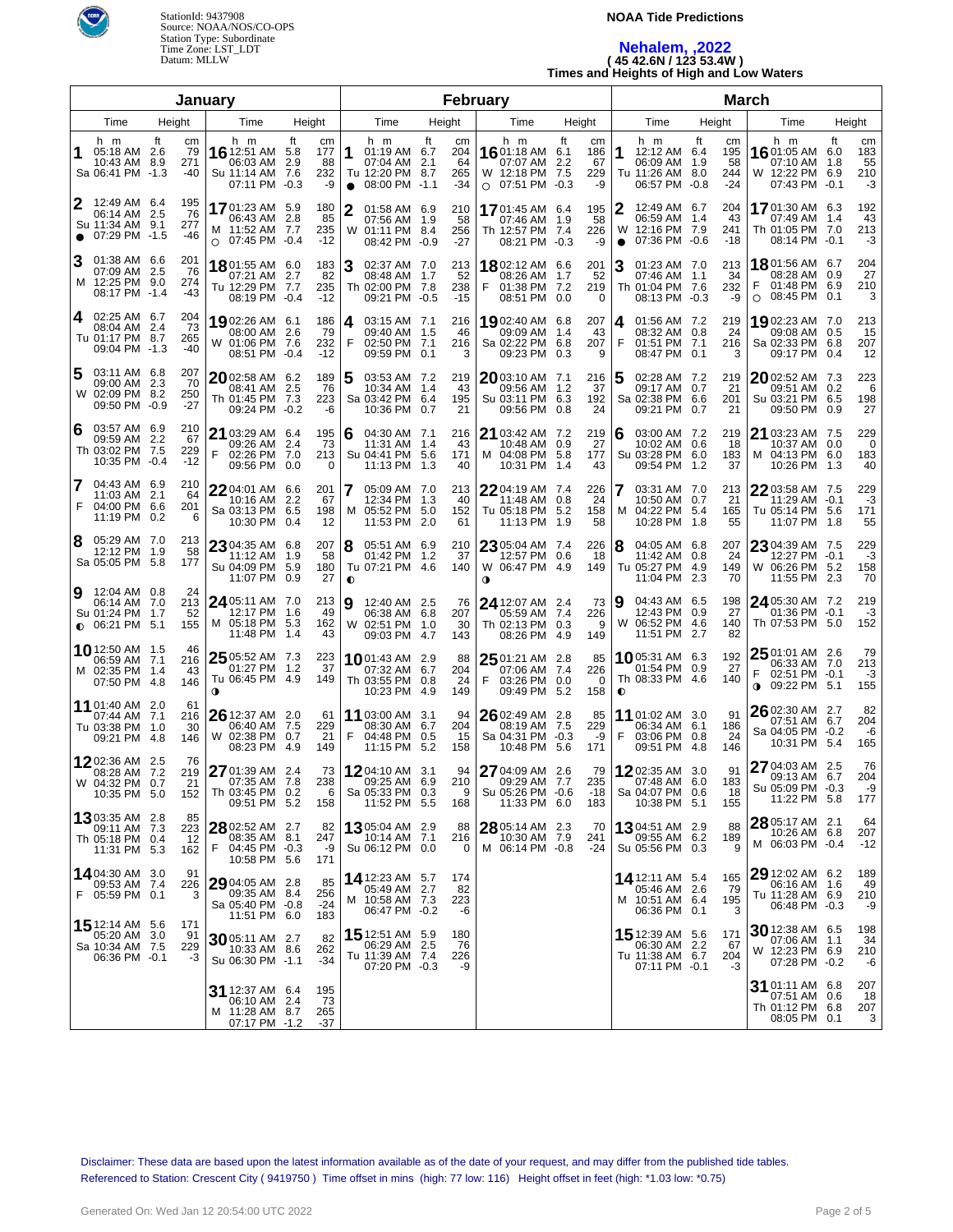

#### **NOAA Tide Predictions**

## **Nehalem, ,2022 ( 45 42.6N / 123 53.4W ) Times and Heights of High and Low Waters**

|                                                                |                              | April                             | May                                                                           |                                                  |              |                                                                           |           |                                 |           | June                                                                         |           |                                 |        |                                                                                |                  |                                 |                                                                                 |           |                                 |
|----------------------------------------------------------------|------------------------------|-----------------------------------|-------------------------------------------------------------------------------|--------------------------------------------------|--------------|---------------------------------------------------------------------------|-----------|---------------------------------|-----------|------------------------------------------------------------------------------|-----------|---------------------------------|--------|--------------------------------------------------------------------------------|------------------|---------------------------------|---------------------------------------------------------------------------------|-----------|---------------------------------|
| Height<br>Time<br>Time<br>Height                               |                              |                                   |                                                                               |                                                  |              | Time                                                                      |           | Height                          |           | Time                                                                         |           | Height                          |        | Time                                                                           |                  | Height                          | Time                                                                            |           | Height                          |
| h m<br>F<br>01:59 PM 6.6<br>08:39 PM 0.5                       | 01:41 AM 7.1<br>08:33 AM 0.3 | ft<br>cm<br>216<br>9<br>201<br>15 | h m<br>16 01:05 AM 7.1<br>08:07 AM -0.1<br>Sa 01:40 PM<br>08:07 PM<br>$\circ$ | ft<br>cm<br>216<br>-3<br>195<br>6.4<br>21<br>0.7 |              | h m<br>01:26 AM 7.2<br>08:53 AM -0.5<br>Su 02:42 PM<br>08:37 PM 1.6       | ft<br>5.7 | cm<br>219<br>$-15$<br>174<br>49 | 0         | h m<br>16 12:54 AM 8.0<br>08:32 AM -1.3<br>M 02:28 PM 6.0<br>08:14 PM        | ft<br>1.7 | cm<br>244<br>$-40$<br>183<br>52 | 1<br>W | h m<br>01:52 AM 7.0<br>09:47 AM -0.7<br>04:03 PM<br>09:22 PM                   | ft<br>5.3<br>2.5 | cm<br>213<br>$-21$<br>162<br>76 | h m<br>1602:03 AM 8.4<br>09:57 AM -1.8<br>Th 04:09 PM 6.0<br>09:42 PM           | ft<br>2.1 | cm<br>256<br>$-55$<br>183<br>64 |
| 02:11 AM 7.2<br>2<br>Sa 02:45 PM 6.3<br>09:12 PM               | 09:13 AM 0.0                 | 219<br>0<br>192<br>27<br>0.9      | 1701:35 AM 7.5<br>08:49 AM -0.6<br>Su 02:30 PM 6.3<br>08:43 PM                | 229<br>$-18$<br>192<br>34<br>1.1                 | M            | 01:55 AM 7.1<br>09:29 AM -0.6<br>03:26 PM 5.6<br>09:11 PM 2.0             |           | 216<br>$-18$<br>171<br>61       |           | 1701:34 AM 8.2<br>09:20 AM -1.6<br>Tu 03:23 PM 6.0<br>09:00 PM               | 1.9       | 250<br>$-49$<br>183<br>58       |        | 02:26 AM 6.8<br>10:25 AM -0.6<br>Th 04:47 PM<br>10:03 PM                       | 5.2<br>2.6       | 207<br>-18<br>158<br>79         | 1702:55 AM 8.0<br>10:48 AM -1.5<br>F<br>05:01 PM 6.1<br>10:43 PM 2.1            |           | 244<br>$-46$<br>186<br>64       |
| 02:39 AM 7.2<br>3<br>Su 03:30 PM 6.0<br>09:44 PM               | 09:52 AM -0.1                | 219<br>-3<br>183<br>40<br>1.3     | 1802:08 AM 7.7<br>09:34 AM -0.9<br>03:22 PM<br>M<br>09:22 PM                  | 235<br>$-27$<br>6.1<br>186<br>43<br>1.4          | 3            | 02:24 AM 7.0<br>$10:06$ AM $-0.5$<br>Tu 04:11 PM 5.4<br>09:45 PM 2.2      |           | 213<br>$-15$<br>165<br>67       |           | 1802:18 AM 8.1<br>10:09 AM -1.6<br>W 04:19 PM 5.8<br>09:51 PM                | 2.1       | 247<br>$-49$<br>177<br>64       | F      | 03:03 AM 6.5<br>11:05 AM -0.4<br>05:32 PM<br>10:48 PM                          | 5.2<br>2.7       | 198<br>$-12$<br>158<br>82       | 18 03:51 AM 7.5<br>11:39 AM -1.2<br>Sa 05:54 PM 6.1<br>11:51 PM 2.0             |           | 229<br>$-37$<br>186<br>61       |
| 03:08 AM 7.1<br>4<br>M 04:18 PM 5.6<br>10:16 PM                | 10:32 AM -0.1                | 216<br>-3<br>171<br>1.8<br>55     | 1902:45 AM 7.8<br>10:22 AM -1.0<br>Tu 04:18 PM 5.8<br>10:04 PM                | 238<br>$-30$<br>177<br>55<br>1.8                 | 4<br>W       | 02:55 AM 6.7<br>10:46 AM -0.4<br>05:00 PM 5.2<br>10:22 PM 2.5             |           | 204<br>$-12$<br>158<br>76       |           | 1903:06 AM 7.9<br>11:02 AM -1.4<br>Th 05:18 PM 5.7<br>10:48 PM               | 2.3       | 241<br>$-43$<br>174<br>70       | 4      | 03:43 AM 6.2<br>11:47 AM -0.3<br>Sa 06:19 PM 5.1<br>11:42 PM 2.7               |                  | 189<br>-9<br>155<br>82          | 19 04:51 AM 6.7<br>12:31 PM -0.7<br>Su 06:46 PM 6.3                             |           | 204<br>$-21$<br>192             |
| 03:38 AM 6.8<br>5<br>Tu 05:09 PM 5.2<br>10:50 PM               | 11:14 AM 0.1                 | 207<br>3<br>158<br>2.2<br>67      | 2003:26 AM 7.7<br>11:14 AM -1.0<br>W 05:20 PM 5.5<br>10:53 PM                 | 235<br>$-30$<br>168<br>2.2<br>67                 | 5            | 03:29 AM 6.4<br>11:29 AM -0.2<br>Th 05:54 PM 5.0<br>11:05 PM 2.6          |           | 195<br>-6<br>152<br>79          | F         | 2003:59 AM 7.4<br>11:59 AM -1.2<br>06:21 PM 5.7<br>11:56 PM 2.3              |           | 226<br>$-37$<br>174<br>70       |        | 04:28 AM 5.8<br>12:31 PM -0.1<br>Su 07:06 PM 5.2                               |                  | 177<br>-3<br>158                | 2001:05 AM 1.9<br>05:58 AM 5.9<br>M 01:22 PM -0.2<br>07:37 PM 6.4               |           | 58<br>180<br>-6<br>195          |
| 04:10 AM 6.5<br>6<br>W 06:10 PM 4.9<br>11:29 PM                | 12:00 PM 0.2                 | 198<br>6<br>149<br>2.5<br>76      | 21 04:13 AM 7.4<br>12:13 PM -0.8<br>Th 06:31 PM<br>11:53 PM                   | 226<br>$-24$<br>162<br>5.3<br>73<br>2.4          | 6<br>F       | 04:08 AM 6.1<br>12:18 PM 0.0<br>06:56 PM 4.8                              |           | 186<br>0<br>146                 |           | $2105:00$ AM 6.8<br>12:58 PM -0.8<br>Sa 07:24 PM 5.7                         |           | 207<br>$-24$<br>174             | 6<br>м | 12:48 AM 2.6<br>05:23 AM 5.4<br>01:16 PM 0.2<br>07:49 PM 5.4                   |                  | 79<br>165<br>6<br>165           | 21 02:22 AM 1.6<br>07:15 AM 5.2<br>Tu 02:14 PM 0.4<br><b>0</b> 08:25 PM 6.6     |           | 49<br>158<br>12<br>201          |
| 04:47 AM 6.2<br>7<br>Th 07:24 PM 4.7                           | 12:54 PM 0.4                 | 189<br>12<br>143                  | 22 05:10 AM 7.0<br>01:18 PM -0.6<br>F.<br>07:47 PM 5.2                        | 213<br>$-18$<br>158                              |              | 12:00 AM 2.8<br>04:55 AM 5.7<br>Sa 01:12 PM 0.2<br>07:59 PM 4.8           |           | 85<br>174<br>6<br>146           |           | 22 01:17 AM 2.3<br>06:11 AM 6.1<br>Su 01:59 PM -0.4<br><b>0</b> 08:22 PM 5.9 |           | 70<br>186<br>$-12$<br>180       | 7      | 02:01 AM 2.3<br>06:31 AM 5.0<br>Tu 02:03 PM<br>$\bullet$ 08:28 PM 5.7          | 0.4              | 70<br>152<br>12<br>174          | 22 03:36 AM 1.2<br>08:38 AM 4.8<br>W 03:06 PM 1.0<br>09:10 PM 6.8               |           | 37<br>146<br>30<br>207          |
| 8<br>12:20 AM 2.8<br>F<br>01:59 PM 0.6                         | 05:35 AM 5.8<br>08:49 PM 4.6 | 85<br>177<br>18<br>140            | 23 01:12 AM 2.6<br>06:20 AM 6.5<br>Sa 02:28 PM -0.4<br>$08:59$ PM $5.4$       | 79<br>198<br>$-12$<br>165                        | 8            | 01:14 AM 2.8<br>05:56 AM 5.3<br>Su 02:10 PM 0.3<br>08:55 PM 5.0           |           | 85<br>162<br>9<br>152           |           | $2302:42$ AM 2.0<br>07:32 AM 5.6<br>M 02:59 PM 0.0<br>09:14 PM 6.2           |           | 61<br>171<br>0<br>189           | 8<br>W | 03:11 AM 1.9<br>07:50 AM 4.7<br>02:51 PM 0.7<br>09:05 PM 6.1                   |                  | 58<br>143<br>21<br>186          | 23 04:41 AM 0.7<br>10:02 AM 4.6<br>Th 03:58 PM 1.5<br>09:51 PM 7.0              |           | 21<br>140<br>46<br>213          |
| 01:36 AM 2.9<br>9<br>Sa 03:08 PM 0.6<br>$\bullet$ 09:58 PM 4.8 | 06:40 AM 5.6                 | 88<br>171<br>18<br>146            | 24 02:44 AM 2.4<br>07:43 AM 6.1<br>Su 03:36 PM -0.2<br>09:57 PM               | 73<br>186<br>-6<br>5.7<br>174                    | 19<br>м<br>0 | 02:39 AM 2.6<br>07:11 AM 5.1<br>03:06 PM 0.4<br>09:37 PM 5.3              |           | 79<br>155<br>12<br>162          |           | 24 03:59 AM 1.5<br>08:55 AM 5.2<br>Tu 03:54 PM 0.3<br>09:59 PM 6.5           |           | 46<br>158<br>9<br>198           | 9      | 04:13 AM 1.3<br>09:12 AM 4.6<br>Th 03:40 PM<br>09:41 PM 6.6                    | 1.0              | 40<br>140<br>30<br>201          | 24 05:36 AM 0.3<br>11:16 AM 4.7<br>04:50 PM 1.9<br>F<br>10:31 PM 7.1            |           | 9<br>143<br>58<br>216           |
| 1003:11 AM 2.8<br>Su 04:11 PM 0.5                              | 08:00 AM 5.4<br>10:43 PM 5.0 | 85<br>165<br>15<br>152            | $2504:09$ AM 2.0<br>09:07 AM 5.9<br>M 04:37 PM -0.1<br>10:44 PM 6.1           | 61<br>180<br>-3<br>186                           |              | <b>10</b> 03:52 AM 2.2<br>08:31 AM 5.0<br>Tu 03:58 PM 0.5<br>10:11 PM 5.6 |           | 67<br>152<br>15<br>171          |           | 25 05:04 AM 0.9<br>10:12 AM 5.0<br>W 04:45 PM 0.7<br>10:38 PM 6.8            |           | 27<br>152<br>21<br>207          | F      | 1005:06 AM 0.6<br>10:27 AM<br>04:30 PM<br>10:18 PM 7.2                         | -4.8<br>1.3      | 18<br>146<br>40<br>219          | $2506:23$ AM $-0.1$<br>12:19 PM 4.9<br>Sa 05:39 PM 2.2<br>11:08 PM 7.1          |           | $-3$<br>149<br>67<br>216        |
| 11 04:26 AM 2.5<br>M 05:03 PM 0.4                              | 09:16 AM 5.5<br>11:16 PM 5.4 | 76<br>168<br>-12<br>165           | 26 05:16 AM 1.5<br>10:21 AM 5.8<br>Tu 05:28 PM<br>11:23 PM 6.4                | 46<br>177<br>3<br>0.1<br>195                     |              | 11 04:49 AM 1.7<br>09:44 AM 5.0<br>W 04:44 PM 0.6<br>10:42 PM 6.1         |           | 52<br>152<br>18<br>186          |           | 26 05:57 AM 0.4<br>11:20 AM 5.0<br>Th 05:31 PM 1.1<br>11:14 PM 7.0           |           | 12<br>152<br>34<br>213          |        | 11 05:55 AM -0.1<br>11:35 AM<br>Sa 05:20 PM<br>10:58 PM 7.7                    | 5.1<br>1.6       | -3<br>155<br>49<br>235          | 2607:04 AM -0.3<br>01:10 PM 5.1<br>Su 06:25 PM 2.4<br>11:45 PM 7.2              |           | -9<br>155<br>73<br>219          |
| 1205:21 AM 2.1<br>Tu 05:45 PM 0.3<br>11:44 PM 5.7              | 10:19 AM 5.7                 | 64<br>174<br>9<br>174             | 27 06:10 AM 0.9<br>11:24 AM 5.8<br>W 06:13 PM 0.3<br>11:57 PM 6.8             | 27<br>177<br>9<br>207                            |              | 1205:37 AM 1.0<br>10:48 AM 5.2<br>Th 05:26 PM 0.7<br>11:12 PM 6.6         |           | 30<br>158<br>21<br>201          | F         | 27 06:42 AM 0.0<br>12:19 PM 5.1<br>06:14 PM 1.5<br>11:46 PM 7.1              |           | 0<br>155<br>46<br>216           |        | 1206:43 AM -0.7<br>12:36 PM 5.4<br>Su 06:11 PM 1.8<br>11:40 PM 8.1             |                  | -21<br>165<br>55<br>247         | 27 07:42 AM -0.5<br>01:53 PM 5.3<br>M 07:08 PM 2.5                              |           | $-15$<br>162<br>76              |
| 1306:06 AM 1.6<br>W 06:22 PM 0.2                               | 11:14 AM 5.9                 | 49<br>180<br>6                    | 28 06:57 AM 0.4<br>12:20 PM 5.8<br>Th 06:52 PM 0.6                            | 12<br>177<br>18                                  | F            | 1306:21 AM 0.4<br>11:47 AM 5.5<br>06:07 PM 0.9<br>11:44 PM 7.1            |           | 12<br>168<br>27<br>216          |           | 28 07:22 AM -0.4<br>01:10 PM 5.3<br>Sa 06:53 PM 1.8                          |           | $-12$<br>162<br>55              |        | 1307:30 AM -1.3<br>01:31 PM 5.7<br>M 07:01 PM 2.0                              |                  | -40<br>174<br>61                | 28 12:21 AM 7.2<br>08:18 AM -0.6<br>Tu 02:32 PM 5.4<br>07:48 PM 2.6             |           | 219<br>-18<br>165<br>79         |
| 14 12:10 AM 6.2<br>Th 12:04 PM 6.1                             | 06:47 AM 1.0<br>06:57 PM 0.3 | 189<br>30<br>186<br>9             | 29 12:28 AM 7.0<br>07:38 AM -0.1<br>F<br>01:10 PM 5.8<br>07:29 PM 0.9         | 213<br>-3<br>177<br>27                           |              | 1407:04 AM -0.3<br>12:42 PM 5.7<br>Sa 06:48 PM 1.2                        |           | -9<br>174<br>37                 |           | 29 12:17 AM 7.2<br>07:59 AM -0.6<br>Su 01:57 PM 5.4<br>07:31 PM 2.0          |           | 219<br>-18<br>165<br>61         |        | <b>14</b> 12:25 AM 8.4<br>08:18 AM -1.6<br>Tu 02:25 PM 5.9<br>$O$ 07:53 PM 2.1 |                  | 256<br>-49<br>180<br>64         | 29 12:57 AM 7.2<br>08:54 AM -0.6<br>W 03:09 PM 5.5<br>08:27 PM 2.5<br>$\bullet$ |           | 219<br>$-18$<br>168<br>76       |
| 15 12:37 AM 6.6<br>F<br>12:52 PM 6.3                           | 07:27 AM 0.4<br>07:32 PM 0.5 | 201<br>12<br>192<br>15            | 30 12:58 AM 7.2<br>08:17 AM -0.4<br>Sa 01:57 PM 5.8<br>$\bullet$ 08:03 PM 1.3 | 219<br>$-12$<br>177<br>40                        |              | 15 12:18 AM 7.6<br>07:48 AM -0.9<br>Su 01:35 PM 5.9<br>07:30 PM 1.4       |           | 232<br>$-27$<br>180<br>43       | $\bullet$ | <b>30</b> 12:48 AM 7.2<br>08:35 AM -0.7<br>M 02:40 PM 5.4<br>08:08 PM 2.2    |           | 219<br>$-21$<br>165<br>67       |        | 1501:13 AM 8.5<br>09:07 AM -1.8<br>W 03:17 PM 6.0<br>08:46 PM 2.1              |                  | 259<br>-55<br>183<br>64         | $3001:33$ AM 7.1<br>09:29 AM -0.6<br>Th 03:44 PM 5.5<br>09:06 PM 2.5            |           | 216<br>$-18$<br>168<br>76       |
|                                                                |                              |                                   |                                                                               |                                                  |              |                                                                           |           |                                 |           | 31 01:19 AM 7.1<br>09:10 AM -0.7<br>Tu 03:21 PM 5.4<br>08:45 PM 2.4          |           | 216<br>$-21$<br>165<br>73       |        |                                                                                |                  |                                 |                                                                                 |           |                                 |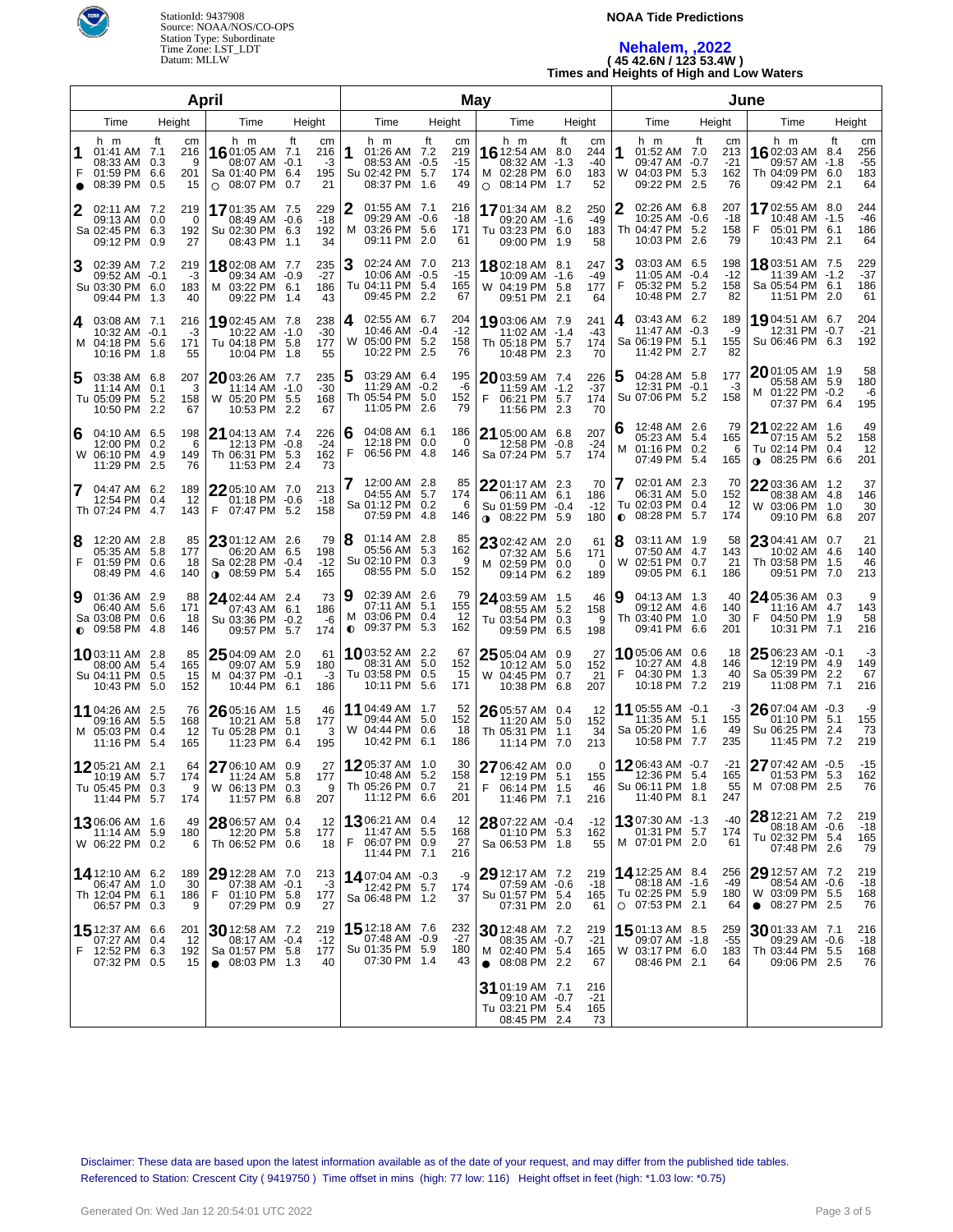

#### **NOAA Tide Predictions**

# **Nehalem, ,2022 ( 45 42.6N / 123 53.4W ) Times and Heights of High and Low Waters**

| July                             |                                                                            |            |                                 |                                                                               |                                                   |                | <b>August</b>                                                              |    |                              |                                                                                 |                                      |        |                                                                           | <b>September</b>               |                                                                               |                                                  |  |  |  |  |
|----------------------------------|----------------------------------------------------------------------------|------------|---------------------------------|-------------------------------------------------------------------------------|---------------------------------------------------|----------------|----------------------------------------------------------------------------|----|------------------------------|---------------------------------------------------------------------------------|--------------------------------------|--------|---------------------------------------------------------------------------|--------------------------------|-------------------------------------------------------------------------------|--------------------------------------------------|--|--|--|--|
| Height<br>Time<br>Time<br>Height |                                                                            |            |                                 |                                                                               | Time<br>Height                                    |                | Time<br>Height                                                             |    |                              | Time                                                                            | Height                               | Time   | Height                                                                    |                                |                                                                               |                                                  |  |  |  |  |
| F                                | h m<br>02:10 AM 7.0<br>10:05 AM -0.6<br>04:21 PM 5.5<br>09:46 PM           | ft<br>-2.5 | cm<br>213<br>$-18$<br>168<br>76 | h m<br><b>16</b> 02:48 AM<br>10:27 AM -1.3<br>Sa 04:29 PM 6.5<br>10:32 PM     | ft<br>cm<br>247<br>8.1<br>-40<br>198<br>52<br>1.7 | м              | h m<br>03:14 AM 6.6<br>$10:39$ AM $-0.1$<br>04:39 PM 6.2<br>10:57 PM 1.8   | ft | cm<br>201<br>-3<br>189<br>55 | h m<br>16 04:26 AM 6.4<br>11:17 AM<br>Tu 05:04 PM 7.0                           | ft<br>cm<br>195<br>15<br>0.5<br>213  | 1      | h m<br>04:46 AM 5.7<br>11:07 AM 1.4<br>Th 04:49 PM 7.0                    | ft<br>cm<br>174<br>43<br>213   | h m<br>16 12:23 AM<br>06:19 AM<br>F<br>11:57 AM 2.4<br>05:25 PM 6.5           | ft<br>cm<br>15<br>0.5<br>5.1<br>155<br>73<br>198 |  |  |  |  |
| 2                                | 02:47 AM 6.7<br>10:40 AM -0.5<br>Sa 04:57 PM 5.5<br>10:31 PM 2.5           |            | 204<br>$-15$<br>168<br>76       | 1703:42 AM 7.4<br>11:12 AM -0.8<br>Su 05:14 PM 6.7<br>11:34 PM                | 226<br>$-24$<br>204<br>49<br>1.6                  | 2              | 03:58 AM 6.1<br>11:11 AM 0.3<br>Tu 05:10 PM 6.4<br>11:48 PM 1.6            |    | 186<br>-9<br>195<br>49       | 17 12:06 AM 0.9<br>05:26 AM 5.7<br>W 11:57 AM 1.2<br>05:45 PM 6.9               | 27<br>174<br>37<br>210               | 2      | 12:16 AM 0.6<br>05:51 AM 5.2<br>11:47 AM 1.9<br>05:31 PM 7.1              | 18<br>158<br>58<br>216         | 17 01:24 AM 0.6<br>07:42 AM 4.9<br>Sa 12:52 PM 2.8<br><b>0</b> 06:16 PM 6.2   | 18<br>149<br>85<br>189                           |  |  |  |  |
| 3                                | 03:26 AM 6.4<br>$11:15$ AM $-0.3$<br>Su 05:33 PM 5.6<br>11:21 PM 2.4       |            | 195<br>-9<br>171<br>73          | 18 04:39 AM 6.6<br>11:56 AM -0.2<br>M 05:58 PM 6.7                            | 201<br>-6<br>204                                  | 3              | 04:49 AM 5.6<br>11:44 AM 0.8<br>W 05:43 PM 6.6                             |    | 171<br>24<br>201             | 1801:08 AM 0.8<br>06:36 AM 5.1<br>Th 12:40 PM 1.8<br>06:28 PM 6.7               | 24<br>155<br>55<br>204               | 3      | 01:20 AM 0.5<br>07:12 AM 4.9<br>Sa 12:37 PM 2.3<br>$\bullet$ 06:23 PM 7.1 | 15<br>149<br>70<br>216         | 1802:34 AM 0.8<br>09:14 AM 4.9<br>Su 02:11 PM<br>07:23 PM 5.9                 | 24<br>149<br>91<br>3.0<br>180                    |  |  |  |  |
| 4                                | 04:10 AM 6.0<br>11:51 AM 0.0<br>M 06:09 PM 5.8                             |            | 183<br>$\Omega$<br>177          | 19 12:40 AM 1.4<br>05:42 AM 5.8<br>Tu 12:40 PM 0.4<br>06:43 PM 6.8            | 43<br>177<br>12<br>207                            | 4              | 12:46 AM 1.4<br>05:52 AM 5.1<br>Th 12:22 PM 1.3<br>06:22 PM 6.8            |    | 43<br>155<br>40<br>207       | 1902:14 AM 0.8<br>08:02 AM 4.7<br>01:31 PM 2.3<br><b>0</b> 07:17 PM 6.5         | 24<br>143<br>70<br>198               | 4      | 02:33 AM 0.3<br>08:47 AM 4.8<br>Su 01:47 PM 2.7<br>07:29 PM 7.1           | 9<br>146<br>82<br>216          | 1903:45 AM 0.7<br>10:27 AM 5.0<br>03:40 PM<br>м<br>08:38 PM                   | 21<br>152<br>91<br>3.0<br>5.9<br>180             |  |  |  |  |
| 5                                | 12:18 AM 2.2<br>05:01 AM 5.5<br>Tu 12:28 PM 0.3<br>06:45 PM 6.0            |            | 67<br>168<br>9<br>183           | $2001:49$ AM 1.2<br>06:55 AM 5.1<br>W 01:27 PM 1.1<br>$0$ 07:29 PM 6.8        | 37<br>155<br>34<br>207                            | 5<br>$\bullet$ | 01:51 AM 1.0<br>07:10 AM 4.7<br>01:07 PM 1.8<br>07:07 PM 7.0               |    | 30<br>143<br>55<br>213       | <b>20</b> 03:24 AM 0.7<br>09:37 AM 4.7<br>Sa 02:37 PM 2.7<br>08:14 PM 6.4       | 21<br>143<br>82<br>195               | 5<br>м | 03:48 AM 0.1<br>10:11 AM 5.1<br>03:14 PM 2.7<br>08:44 PM 7.2              | 3<br>155<br>82<br>219          | 2004:48 AM 0.6<br>11:15 AM 5.3<br>Tu 04:49 PM 2.7<br>09:46 PM 6.0             | 18<br>162<br>82<br>183                           |  |  |  |  |
| 6                                | 01:22 AM 2.0<br>06:05 AM 5.0<br>W 01:08 PM 0.7<br>07:22 PM 6.3             |            | 61<br>152<br>21<br>192          | 21 03:00 AM 1.0<br>08:20 AM 4.6<br>Th 02:17 PM<br>08:16 PM 6.8                | 30<br>140<br>52<br>1.7<br>207                     | 6              | 03:00 AM 0.7<br>08:43 AM 4.6<br>Sa 02:04 PM 2.2<br>08:00 PM 7.3            |    | 21<br>140<br>67<br>223       | 21 04:31 AM 0.6<br>10:58 AM<br>Su 03:54 PM<br>09:16 PM 6.4                      | 18<br>4.9<br>149<br>2.9<br>88<br>195 | 6      | 04:55 AM -0.3<br>11:12 AM 5.4<br>Tu 04:36 PM<br>09:56 PM 7.4              | -9<br>165<br>2.5<br>76<br>226  | 21 05:37 AM 0.4<br>11:49 AM 5.5<br>05:40 PM<br>W<br>10:42 PM 6.2              | 12<br>168<br>73<br>-2.4<br>189                   |  |  |  |  |
| 7<br>$\bullet$                   | 02:29 AM 1.5<br>07:22 AM 4.6<br>Th 01:53 PM 1.2<br>08:02 PM 6.7            |            | 46<br>140<br>37<br>204          | 2204:08 AM 0.7<br>09:51 AM 4.5<br>F<br>03:13 PM<br>09:03 PM 6.8               | 21<br>137<br>2.2<br>67<br>207                     |                | 04:09 AM 0.2<br>10:13 AM 4.8<br>Su 03:15 PM 2.5<br>09:01 PM 7.5            |    | 6<br>146<br>76<br>229        | 22 05:28 AM 0.4<br>11:52 AM<br>M 05:02 PM 2.8<br>10:14 PM 6.5                   | 12<br>155<br>5.1<br>85<br>198        | 7<br>W | 05:53 AM -0.5<br>11:59 AM 5.9<br>05:43 PM<br>11:01 PM 7.7                 | -15<br>180<br>2.2<br>67<br>235 | $2206:18$ AM 0.3<br>12:17 PM 5.7<br>Th 06:21 PM 2.0<br>11:29 PM 6.5           | 9<br>174<br>61<br>198                            |  |  |  |  |
| 8<br>F                           | 03:35 AM 1.0<br>08:50 AM 4.5<br>02:45 PM 1.6<br>08:45 PM 7.1               |            | 30<br>137<br>49<br>216          | 23 05:07 AM 0.4<br>11:11 AM 4.7<br>Sa 04:15 PM<br>09:51 PM 6.9                | 12<br>143<br>2.5<br>76<br>210                     | 18<br>м        | 05:13 AM -0.3<br>11:25 AM 5.1<br>04:30 PM 2.6<br>10:04 PM 7.9              |    | -9<br>155<br>79<br>241       | 23 06:16 AM 0.2<br>12:32 PM<br>Tu 05:56 PM<br>11:04 PM 6.7                      | 6<br>5.3<br>162<br>2.7<br>82<br>204  | 8      | 06:43 AM -0.7<br>12:40 PM 6.3<br>Th 06:40 PM 1.7<br>11:59 PM 7.8          | $-21$<br>192<br>52<br>238      | 23 06:52 AM 0.2<br>12:43 PM 6.0<br>06:58 PM 1.7<br>F                          | 6<br>183<br>52                                   |  |  |  |  |
| 9                                | 04:36 AM 0.4<br>10:16 AM 4.6<br>Sa 03:43 PM 2.0<br>09:33 PM 7.5            |            | 12<br>140<br>61<br>229          | 24 05:58 AM 0.1<br>12:13 PM 5.0<br>Su 05:15 PM<br>10:38 PM 6.9                | 3<br>152<br>82<br>2.7<br>210                      | 19             | 06:10 AM -0.7<br>12:20 PM 5.5<br>Tu 05:39 PM 2.4<br>11:04 PM 8.2           |    | $-21$<br>168<br>73<br>250    | 24 06:56 AM 0.0<br>01:03 PM<br>W 06:39 PM 2.4<br>11:49 PM 6.9                   | 0<br>5.5<br>168<br>73<br>210         | 9<br>F | 07:28 AM -0.7<br>01:17 PM 6.7<br>07:32 PM 1.2                             | -21<br>204<br>37               | 24 12:11 AM 6.6<br>07:24 AM 0.2<br>Sa 01:08 PM 6.3<br>07:35 PM 1.3            | 201<br>6<br>192<br>40                            |  |  |  |  |
|                                  | <b>10</b> 05:32 AM -0.3<br>11:29 AM 5.0<br>Su 04:45 PM 2.2<br>10:23 PM 8.0 |            | -9<br>152<br>67<br>244          | 25 06:43 AM -0.1<br>12:59 PM 5.2<br>M 06:07 PM 2.7<br>11:22 PM 7.0            | -3<br>158<br>82<br>213                            |                | <b>10</b> 07:02 AM -1.1<br>01:07 PM 5.9<br>W 06:40 PM 2.2                  |    | -34<br>180<br>67             | $2507:32$ AM $-0.1$<br>01:31 PM 5.7<br>Th 07:18 PM 2.2                          | $-3$<br>174<br>67                    |        | 10 12:53 AM 7.8<br>08:09 AM -0.6<br>Sa 01:52 PM 7.0<br>$O$ 08:20 PM 0.8   | 238<br>-18<br>213<br>24        | $2512:52$ AM 6.7<br>07:54 AM 0.3<br>Su 01:32 PM 6.7<br>$\bullet$ 08:11 PM 0.9 | 204<br>9<br>204<br>27                            |  |  |  |  |
|                                  | 11 06:25 AM -0.8<br>12:30 PM 5.4<br>M 05:46 PM 2.3<br>11:16 PM 8.3         |            | -24<br>165<br>70<br>253         | $2607:23$ AM $-0.2$<br>01:37 PM 5.4<br>Tu 06:53 PM 2.6                        | -6<br>165<br>79                                   |                | <b>11</b> 12:02 AM 8.4<br>07:50 AM -1.3<br>Th 01:49 PM 6.3<br>07:36 PM 1.8 |    | 256<br>$-40$<br>192<br>55    | 26 12:29 AM 7.0<br>08:04 AM -0.2<br>01:58 PM 5.9<br>F<br>07:55 PM 1.9           | 213<br>-6<br>180<br>58               |        | 11 01:43 AM 7.6<br>08:47 AM -0.3<br>Su 02:27 PM 7.2<br>09:08 PM 0.5       | 232<br>-9<br>219<br>15         | 26 01:34 AM 6.7<br>08:23 AM 0.5<br>M 01:58 PM 7.0<br>08:49 PM 0.5             | 204<br>15<br>213<br>15                           |  |  |  |  |
|                                  | 1207:16 AM -1.3<br>01:24 PM 5.7<br>Tu 06:45 PM 2.3                         |            | $-40$<br>174<br>70              | <b>27</b> 12:04 AM 7.1<br>07:59 AM -0.4<br>W 02:09 PM 5.5<br>07:33 PM 2.5     | 216<br>$-12$<br>168<br>76                         |                | 12 12:56 AM 8.4<br>08:35 AM -1.3<br>02:30 PM 6.6<br>$O$ 08:30 PM 1.5       |    | 256<br>-40<br>201<br>46      | 27 01:07 AM 7.1<br>08:34 AM -0.2<br>Sa 02:24 PM 6.1<br>$\bullet$ 08:32 PM 1.7   | 216<br>-6<br>186<br>52               |        | 1202:33 AM 7.2<br>09:24 AM 0.2<br>M 03:00 PM 7.3<br>09:54 PM 0.3          | 219<br>6<br>223<br>9           | 27 02:16 AM 6.6<br>08:54 AM 0.8<br>Tu 02:25 PM 7.2<br>09:29 PM 0.2            | 201<br>24<br>219<br>6                            |  |  |  |  |
|                                  | 13 12:09 AM 8.6<br>08:06 AM -1.6<br>W 02:13 PM 6.0<br>$\circ$ 07:42 PM 2.2 |            | 262<br>-49<br>183<br>67         | 28 12:43 AM 7.2<br>08:34 AM -0.5<br>Th 02:40 PM 5.6<br>$\bullet$ 08:12 PM 2.4 | 219<br>$-15$<br>171<br>73                         |                | <b>13</b> 01:49 AM 8.2<br>09:18 AM -1.1<br>Sa 03:09 PM 6.8<br>09:22 PM 1.2 |    | 250<br>$-34$<br>207<br>37    | $28$ 01:45 AM $\,$ 7.0 $\,$<br>09:03 AM -0.1<br>Su 02:50 PM 6.4<br>09:10 PM 1.4 | 213<br>-3<br>195<br>43               |        | 13 03:23 AM 6.7<br>10:01 AM 0.7<br>Tu 03:34 PM 7.3<br>10:41 PM 0.3        | 204<br>21<br>223<br>9          | 28 03:02 AM 6.4<br>09:26 AM 1.2<br>W 02:54 PM 7.4<br>10:12 PM 0.0             | 195<br>37<br>226<br>0                            |  |  |  |  |
|                                  | 1401:02 AM 8.6<br>08:54 AM -1.7<br>Th 02:59 PM 6.2<br>08:37 PM 2.0         |            | 262<br>-52<br>189<br>61         | 29 01:20 AM 7.2<br>09:06 AM -0.5<br>F 03:10 PM 5.7<br>08:50 PM 2.3            | 219<br>$-15$<br>174<br>-70                        |                | <b>14</b> 02:40 AM 7.8<br>09:58 AM -0.7<br>Su 03:47 PM 7.0<br>10:15 PM 1.0 |    | 238<br>$-21$<br>213<br>30    | 29 02:24 AM 6.8<br>09:32 AM 0.1<br>M 03:16 PM 6.6<br>09:50 PM 1.2               | 207<br>3<br>201<br>37                |        | 14 04:15 AM 6.1<br>10:37 AM 1.3<br>W 04:08 PM 7.1<br>11:30 PM 0.3         | 186<br>40<br>216<br>9          | 29 03:52 AM 6.1<br>10:00 AM 1.6<br>Th 03:28 PM 7.5<br>11:00 PM -0.1           | 186<br>49<br>229<br>-3                           |  |  |  |  |
| F                                | 15 01:55 AM 8.5<br>09:41 AM -1.6<br>03:44 PM 6.4<br>09:34 PM 1.8           |            | 259<br>-49<br>195<br>55         | $3001:57$ AM 7.1<br>09:38 AM -0.4<br>Sa 03:40 PM 5.9<br>09:29 PM 2.1          | 216<br>$-12$<br>180<br>64                         |                | <b>15</b> 03:32 AM 7.2<br>10:38 AM -0.1<br>M 04:26 PM 7.0<br>11:09 PM 0.9  |    | 219<br>-3<br>213<br>27       | 30 03:06 AM 6.5<br>10:02 AM 0.5<br>Tu 03:44 PM 6.8<br>10:33 PM 1.0              | 198<br>15<br>207<br>30               |        | <b>15</b> 05:12 AM 5.6<br>11:15 AM<br>Th 04:44 PM 6.8                     | 171<br>58<br>1.9<br>207        | 3004:49 AM 5.7<br>10:39 AM 2.0<br>F 04:06 PM 7.4<br>11:55 PM -0.1             | 174<br>61<br>226<br>-3                           |  |  |  |  |
|                                  |                                                                            |            |                                 | 31 02:35 AM 6.9<br>10:09 AM -0.3<br>Su 04:09 PM 6.0<br>10:11 PM 2.0           | 210<br>-9<br>183<br>61                            |                |                                                                            |    |                              | 31 03:53 AM 6.1<br>10:33 AM<br>W 04:14 PM 6.9<br>11:21 PM 0.8                   | 186<br>27<br>0.9<br>210<br>24        |        |                                                                           |                                |                                                                               |                                                  |  |  |  |  |